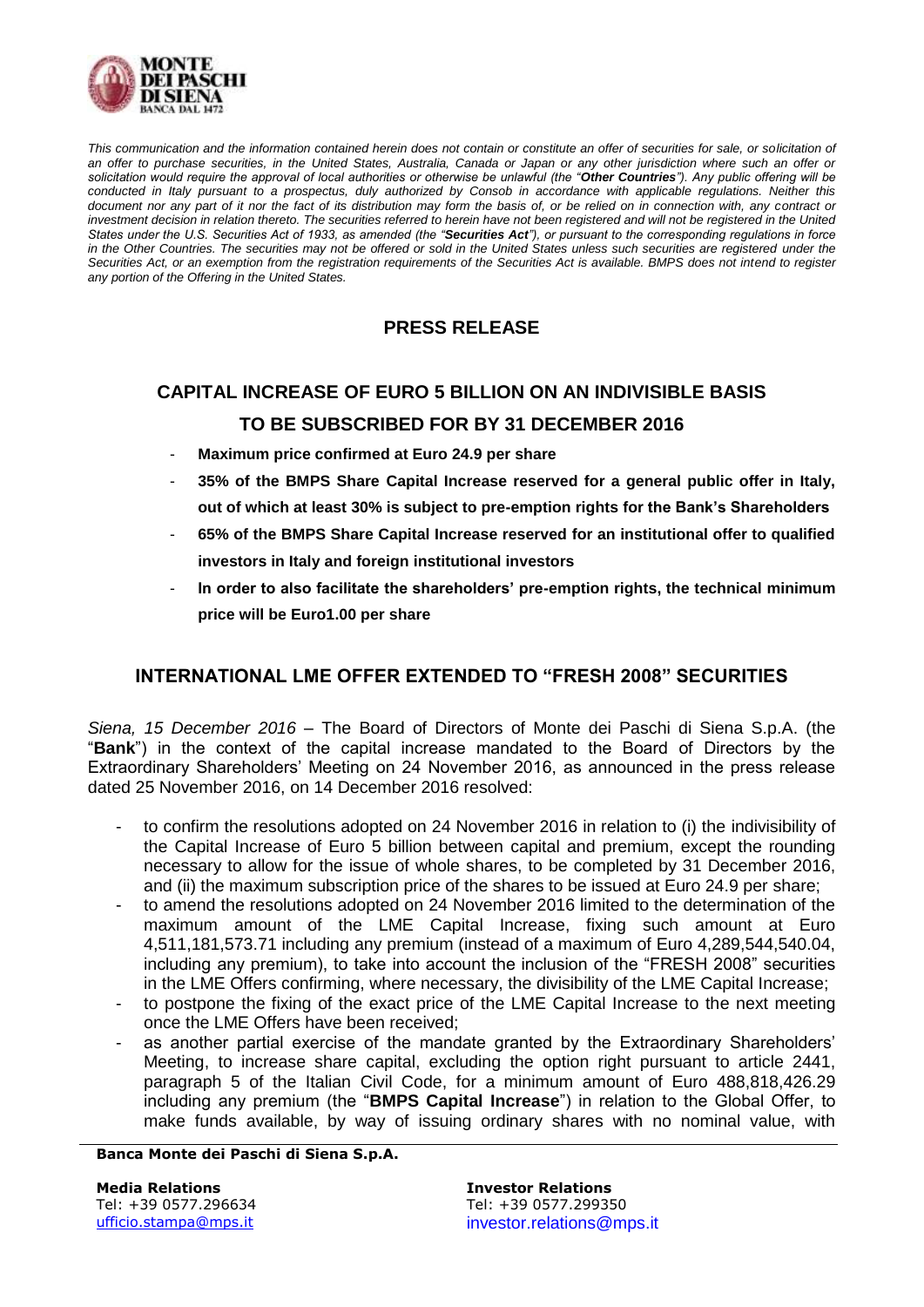

ordinary rights, in the number that the Board of Directors will fixed by way of a subsequent resolution pursuant to the ratio between: (i) the value of the subscriptions received in the context of the BMPS Capital Increase, and (ii) the subscription price of the new shares issued;

- to postpone the fixing of the exact price for the BMPS Capital Increase to a next meeting once the LME Offers have been received, it being understood that such amount will be determined on the basis of the amount of the Capital Increase that remains following the previous determination and which will be equal to the difference between Euro 5 billion and the amount of the LME Capital Increase;
- to establish that the determination of the issue price of the new shares from the BMPS Capital Increase, including any premium, will be fixed by the Board of Directors, by way of a resolution based on the criteria indicated in the Illustrative Report of the Board of Directors to the Extraordinary Shareholders' Meeting on 2 November 2016, from the mandate resolution pursuant to article 2443 of the Italian Civil Code adopted by the Extraordinary Shareholders' meeting on 24 November 2016 and by the resolution of the Board on 24 November 2016;
- to establish that the newly-issued shares from the BMPS Capital Increase will be offered for subscription in the context of the Institutional Placement including to cornerstone investors and/or institutional investors and/or qualified investors and in the context of the retail offer to the general public, including the offer with pre-emption rights to shareholders;
- to establish that at least 35% of the BMPS Capital Increase is reserved to a public offer in Italy, with at least 30% of the BMPS Capital Increase reserved to natural and legal persons who hold BMPS ordinary shares on their account as at a date to be determined, without prejudice to the Board of Directors' right to increase the tranche reserved to shareholders in the event demand exceeds the above amounts;
- also with a view to allow for an offer with shareholder pre-emption rights pursuant to the administrative requirements of the systems of the placement banks, to fix a technical minimum issue price for shares to be subscribed in the Capital Increase of Euro 1.oo per share (taking into account the reverse stock split of 28 November 2016);
- to establish that at least 65% of the BMPS Capital Increase is reserved to an institutional placement to qualified investors in Italy and institutional investors outside Italy pursuant to Regulation S of the United States Securities Act of 1933, as amended, and in the United States limited to "*Qualified Institutional Buyers*" pursuant to Rule 144A of the United States Securities Act of 1933, as amended, excluding other jurisdictions where the offer of securities is not permitted without authorization of the competent authorities, subject to any exemptions provided for by applicable law;
- to establish that any amount of the LME Capital Increase that is not subscribed, can be transferred to the BMPS Capital Increase and that any part of this not subscribed in the preemptive offer and/or the retail offer and/or the institutional offer and/or by cornerstone investors and/or anchor investors can be transferred to other tranches or parts of the Capital Increase where there is excess demand (so-called claw back); and, finally,
- to confirm that the Capital Increase should be subscribed by no later than 31 December 2016.

Should the Euro 5 billion capital increase on an indivisible basis not be completed, the capital increase relating to the Liability Management Exercise will also not be settled.

The launch of the retail offer in relation to the Capital Increase, and the extension of the offer period for the Liability Management Exercise remain subject to authorization by CONSOB.

\*\*\*\*\*\*\*\*\*\*\*

**Banca Monte dei Paschi di Siena S.p.A.**

**Media Relations Investor Relations** Tel: +39 0577.296634 Tel: +39 0577.299350 [ufficio.stampa@mps.it](mailto:ufficio.stampa@mps.it) investor.relations@mps.it